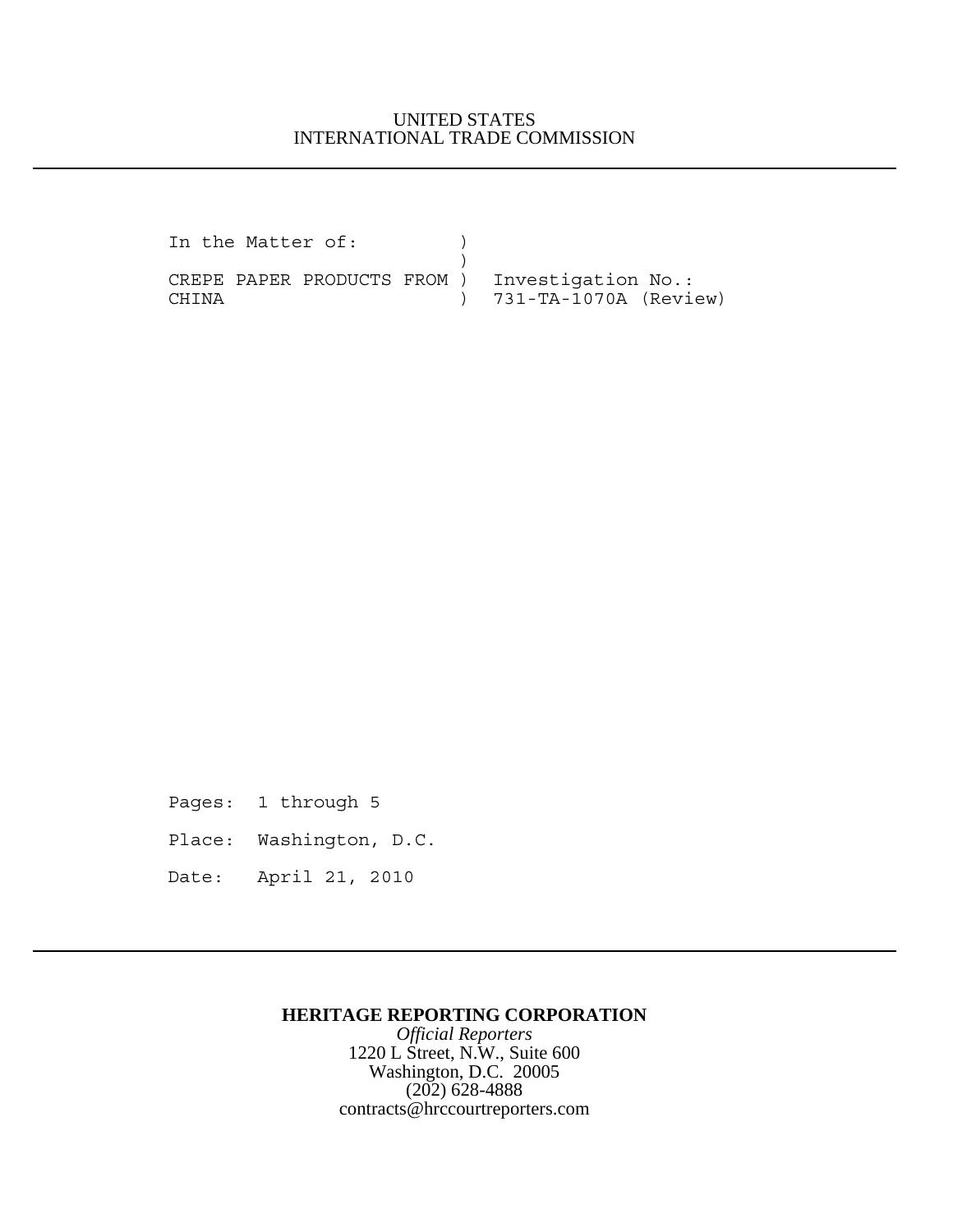THE UNITED STATES INTERNATIONAL TRADE COMMISSION

|       | In the Matter of: |                             |  |                                                                                                  |
|-------|-------------------|-----------------------------|--|--------------------------------------------------------------------------------------------------|
| CHTNA |                   | CREPE PAPER PRODUCTS FROM ) |  | Investigation No.:<br>731-TA-1070A (Review)                                                      |
|       |                   |                             |  | Wednesday,<br>April 21, 2010                                                                     |
|       |                   |                             |  | Room No. 101<br>U.S. International<br>Trade Commission<br>500 E Street, S.W.<br>Washington, D.C. |

The Commission meeeting commenced, pursuant to notice, at 9:30 a.m., before the Commissioners of the United States International Trade Commission, the Honorable SHARA L. ARANOFF, Chairman, presiding. APPEARANCES:

On behalf of the International Trade Commission:

Commissioners:

SHARA L. ARANOFF, CHAIRMAN DANIEL R. PEARSON, VICE CHAIRMAN DEANNA TANNER OKUN, COMMISSIONER CHARLOTTE R. LANE, COMMISSIONER (via telephone) IRVING A. WILLIAMSON, COMMISSIONER DEAN A. PINKERT, COMMISSIONER

Staff:

MARILYN R. ABBOTT, SECRETARY TO THE COMMISSION TIMOTHY MEADORS, INVESTIGATOR MARK REES, ATTORNEY DOUGLAS CORKRAN, SUPERVISORY INVESTIGATOR ELIZABETH DUALL, ATTORNEY

> Heritage Reporting Corporation (202) 628-4888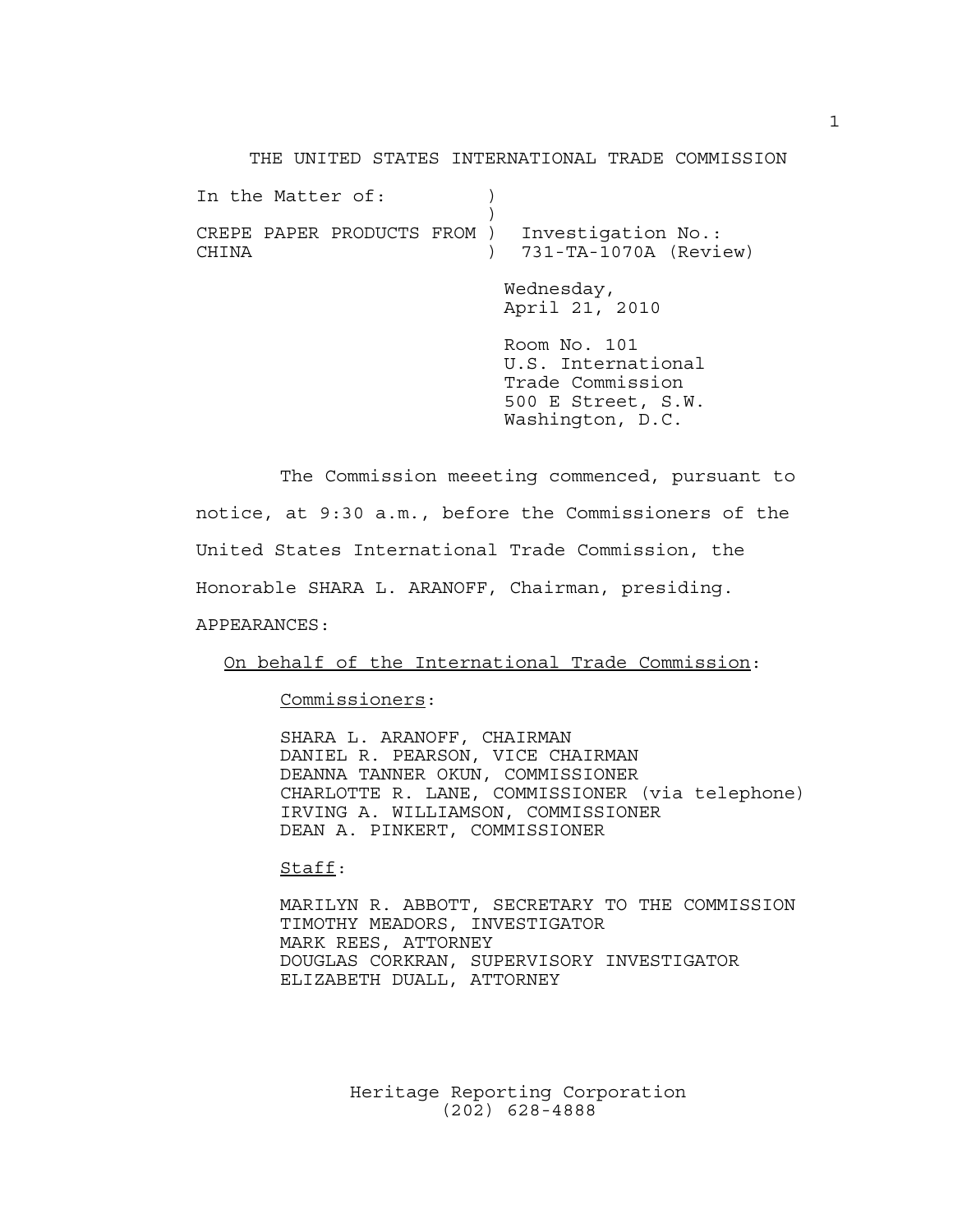| 1  | $\underline{P} \underline{R} \underline{O} \underline{C} \underline{E} \underline{E} \underline{D} \underline{I} \underline{N} \underline{G} \underline{S}$ |
|----|-------------------------------------------------------------------------------------------------------------------------------------------------------------|
| 2  | (9:30 a.m.)                                                                                                                                                 |
| 3  | CHAIRMAN ARANOFF: Good morning. This                                                                                                                        |
| 4  | meeting of the U.S. International Trade Commission                                                                                                          |
| 5  | will now come to order. Welcome to Commissioner Lane                                                                                                        |
| 6  | who is participating by telephone.                                                                                                                          |
| 7  | COMMISSIONER LANE: Good morning.                                                                                                                            |
| 8  | CHAIRMAN ARANOFF: I understand that there                                                                                                                   |
| 9  | are no agendas for future meetings, minutes or                                                                                                              |
| 10 | ratification lists to consider. Next, we turn to the                                                                                                        |
| 11 | vote in Investigation No. 731-TA-1070A (Review), Crepe                                                                                                      |
| 12 | Paper Products from China. Welcome to Mr. Corkran and                                                                                                       |
| 13 | the staff who participated in this investigation.<br>Are                                                                                                    |
| 14 | there any questions for the staff?                                                                                                                          |
| 15 | (No response.)                                                                                                                                              |
| 16 | CHAIRMAN ARANOFF: Are there any additions                                                                                                                   |
| 17 | or corrections to the staff report?                                                                                                                         |
| 18 | MR. CORKRAN: Douglas Corkran, Office of                                                                                                                     |
| 19 | Investigations. Thank you, Chairman Aranoff. The                                                                                                            |
| 20 | staff has no revisions to the staff report. However,                                                                                                        |
| 21 | it is my privilege to introduce Mr. Timothy Meadors                                                                                                         |
| 22 | from William & Mary's Semester in Washington program.                                                                                                       |
| 23 | Mr. Meadors is completing his first review as an                                                                                                            |
| 24 | acting investigator.                                                                                                                                        |
| 25 | CHAIRMAN ARANOFF: Welcome to the                                                                                                                            |
|    | Heritage Reporting Corporation<br>$(202)$ 628-4888                                                                                                          |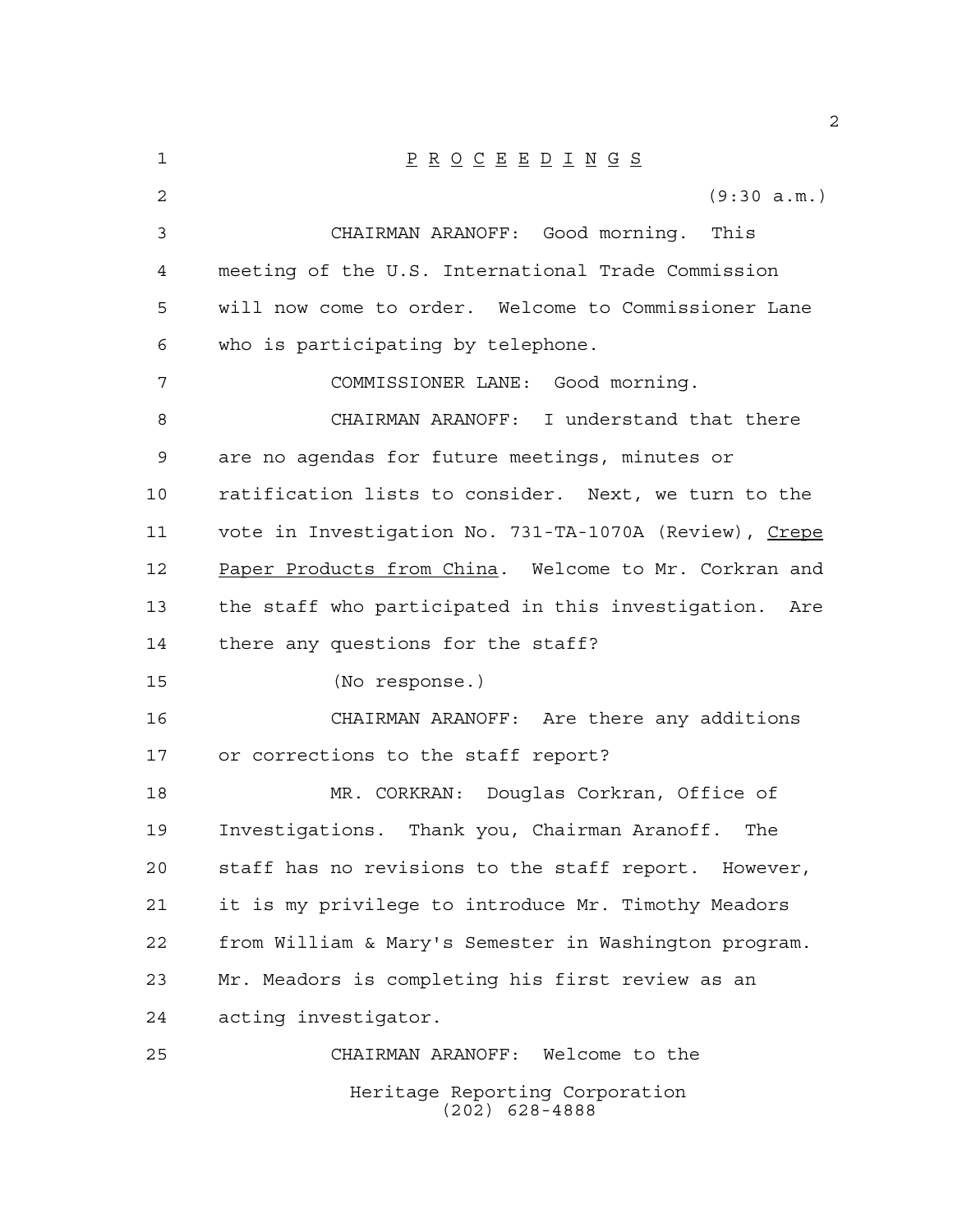Commission. We're happy to have you here. Is there any objection to approval of the staff report? (No response.) CHAIRMAN ARANOFF: Hearing none, it is approved. Madam Secretary, will you please call the roll. MS. ABBOTT: Commissioner Pearson? COMMISSIONER PEARSON: I vote in the affirmative. MS. ABBOTT: Commissioner Pinkert? COMMISSIONER PINKERT: I vote in the affirmative. MS. ABBOTT: Commissioner Lane? COMMISSIONER LANE: I vote in the affirmative. MS. ABBOTT: Commissioner Aranoff? CHAIRMAN ARANOFF: I vote in the affirmative. MS. ABBOTT: Commissioner Okun? COMMISSIONER OKUN: I vote in the affirmative. MS. ABBOTT: Commissioner Williamson? COMMISSIONER WILLIAMSON: I vote in the affirmative. MS. ABBOTT: Madam Chairman, the Commission Heritage Reporting Corporation (202) 628-4888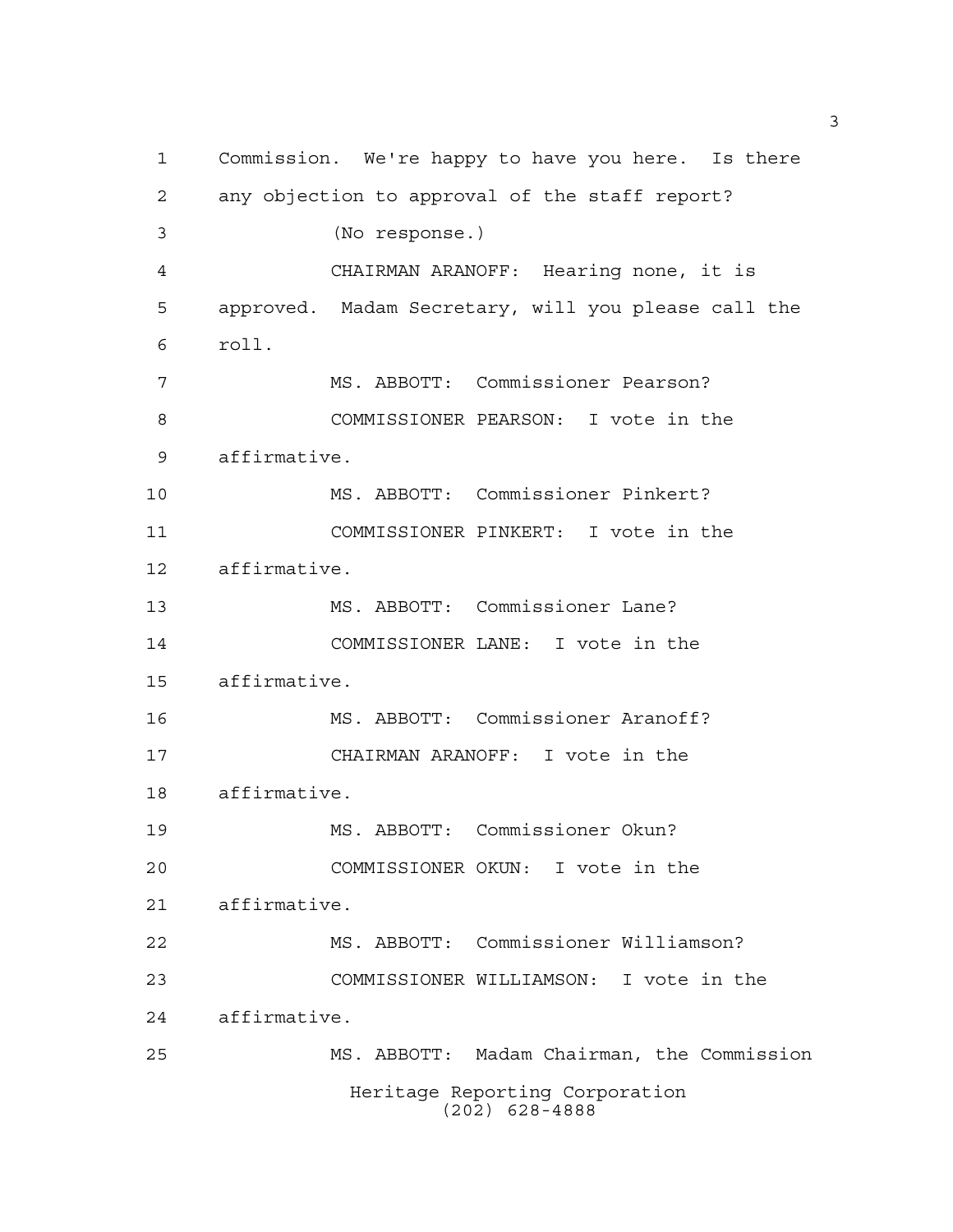has reached an affirmative determination.

| 2  | CHAIRMAN ARANOFF: Thank you, Madam                      |
|----|---------------------------------------------------------|
| 3  | Secretary. Further information regarding this           |
| 4  | determination will be in the press release.             |
| 5  | Commissioners' opinions are currently scheduled to be   |
| 6  | transmitted to the Department of Commerce on or before  |
| 7  | April 30, 2010. Thank you to all the staff who          |
| 8  | participated in this investigation. Welcome to those    |
| 9  | of you in the back who are waiting for the preliminary  |
| 10 | conference, which I understand is about to begin.<br>If |
| 11 | there's no objection, we will delay consideration of    |
| 12 | the outstanding action jacket listed on the agenda      |
| 13 | until the next scheduled meeting.                       |
| 14 | (No response.)                                          |
| 15 | CHAIRMAN ARANOFF: Hearing no objection, it              |
| 16 | is so ordered. Seeing that there is no other business   |
| 17 | before the Commission, this meeting is adjourned.       |
| 18 | (Whereupon, at 9:33 a.m., the Commission                |
| 19 | meeting in the above-entitled matter was concluded.)    |
| 20 | $\frac{1}{2}$                                           |
| 21 | $\frac{1}{2}$                                           |
| 22 | $\frac{1}{2}$                                           |
| 23 | $\frac{1}{2}$                                           |
| 24 | $\frac{1}{2}$                                           |
| 25 | //                                                      |
|    |                                                         |

Heritage Reporting Corporation (202) 628-4888